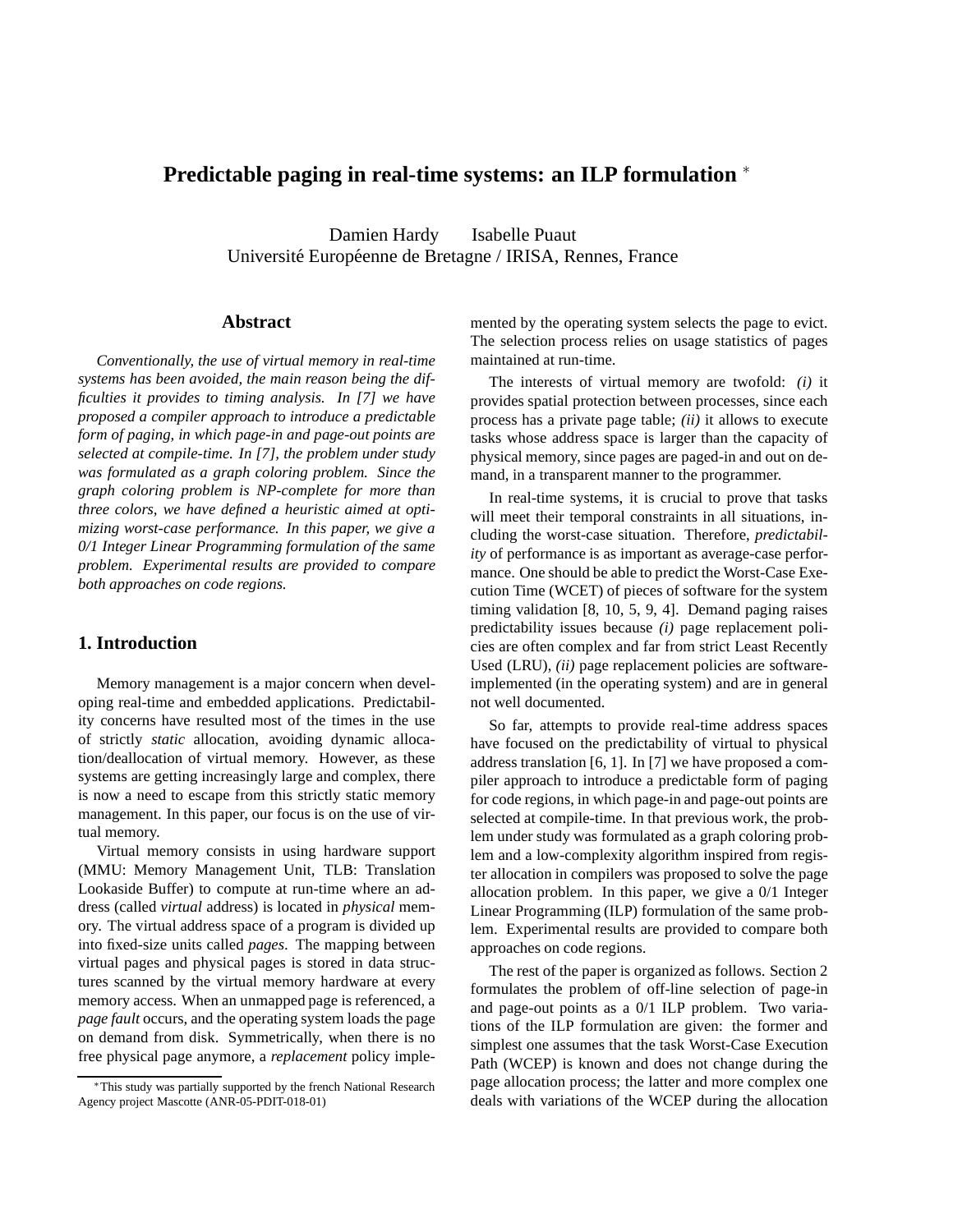process. Experimental results applied on code are given in Section 3 and are compared to the experimental results given in [7]. Finally, we conclude in Section 4.

# **2. Predictable paging: an ILP approach**

This section describes the 0/1 Integer Linear Programming (ILP) formulation of the page allocation problem. First, we introduce the program representation and some hypotheses. Then we present our ILP formulation of the page allocation problem. We propose two algorithms based on this ILP formulation, both aimed at minimizing the program WCET.

#### **2.1. Program representation**

We represent a program with an inter-procedural Control Flow Graph (CFG) constructed at compile-time. There is one node per basic block and one edge for every possible sequence between two basic blocks (caused by branches, function calls and function returns). We assume that referenced virtual pages of code are known at compile-time. We also consider that every basic block uses a number of virtual pages lower or equal to the number of physical pages allocated to the program. But obviously, the number of virtual pages used by the entire program can be larger than the number of physical pages.

Let us note  $G = (V, E)$  the program CFG with V the set of nodes representing the basic blocks and  $E$  the set of transitions between these nodes. PV is the set of virtual pages of code referenced by the whole program and  $USE<sub>i</sub>$  is the set of virtual pages used by basic block i. (i.e. pages that must be present in physical memory during the execution of basic block i).

#### **2.2. ILP formulation of the page allocation problem**

The page allocation problem consists in determining at compile-time the points in the CFG where virtual pages will be paged-in and paged-out. This allocation must ensure that every referenced virtual pages of every basic block are present in physical memory. In the context of real-time systems, we want to minimize the WCET by reducing the number of page-ins/page-outs along the WCEP.

The ILP formulation is based on initial knowledge of edges execution frequencies along the WCEP. These frequencies can be computed by static WCET analysis. We associate to every edge between two basic blocks  $(i, j)$  its frequency  $F(i,j)$  with i a predecessor of j. In the following, symbols in small capitals denote inputs of the ILP problem, while lower-case symbols denote variables of the ILP problem. The following symbols are used in the ILP formulation:

• N is the number of physical pages

- $\bullet$  USE<sub>i</sub> is the set of virtual pages referenced by basic block i
- $F(i,j)$  is the execution frequency along the WCEP of edge  $(i, j)$
- LOADCOST is the worst-case cost in cycles required to load one virtual page into physical memory
- $load_{(i,j)}^p$  is a binary variable which represents a pagein of virtual page  $p$  along the edge between the basic blocks  $i$  and  $j$

$$
load_{(i,j)}^p = \begin{cases} 1 & \text{virtual page } p \text{ must be paged-in} \\ 0 & \text{otherwise} \end{cases}
$$

There is one variable  $load_{(i,j)}^p$  per different tuple  $(i, j, p)$  with  $(i, j) \in E$  and  $p \in PV$ .

•  $pv_i^p$  is a binary variable which represents the presence in physical memory of virtual page p for basic block i

$$
pv_i^p = \begin{cases} 1 & \text{virtual page } p \text{ is present in} \\ 0 & \text{otherwise} \end{cases}
$$

There are as many variables  $pv_i^p$  than different tuples  $(i, p)$  with  $i \in V$  and  $p \in PV$ .

The idea of the ILP formulation is to reduce the cost of page transfers by keeping into physical memory the virtual pages which are most frequently used along the worst case execution path. The page-outs are not present in this ILP formulation because only virtual pages of code are considered.

The objective fonction to minimize is the sum of contribution to the WCET of all the page-ins along the WCEP with the consideration of their frequencies. It can be expressed as follows:

$$
\sum_{(i,j)\in E} \sum_{p\in PV} \text{LOADCOST} * F_{(i,j)} * load_{(i,j)}^p
$$

The ILP formulation needs some extra constraints to avoid inconsistencies between variables. Two classes of constraints, given below, respectively express: *(i)* the physical memory limitation, and *(ii)* constraints on page usage (every virtual page must be loaded before use).

For each node of the CFG, the number of virtual pages present in physical memory must be lower or equal to the number of physical pages N:

$$
\forall i \in V, \sum_{p \in PV} pv_i^p \le N \tag{1}
$$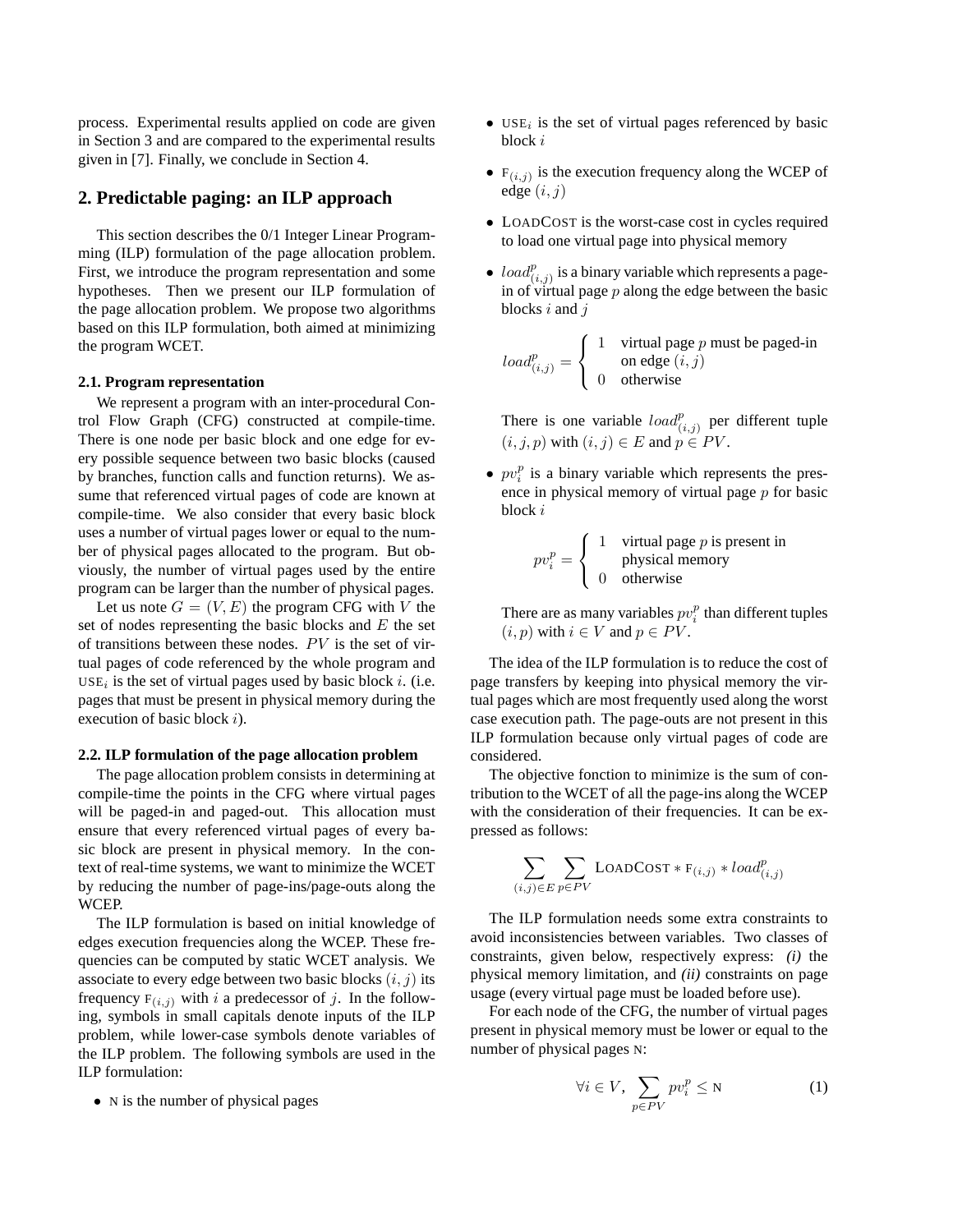A page-in of a virtual page p along edge  $(i, j)$  must occur when  $p$  is not present in physical memory for node *i* (i.e.  $pv_i^p = 0$ ) and *p* is present for node *j* (i.e.  $pv_j^p = 1$ ). This boolean condition can be expressed as follows:

 $\forall (i, j) \in E, \forall p \in PV$ 

$$
load_{(i,j)}^{p} \leq 1 - pv_i^{p}
$$
  
\n
$$
load_{(i,j)}^{p} \leq pv_j^{p}
$$
  
\n
$$
load_{(i,j)}^{p} \geq pv_j^{p} - pv_i^{p}
$$
 (2)

To ensure the presence in memory of the virtual pages needed by the execution of a basic block  $i$ , we initialize for each basic block  $pv_i^p$  as follows:

$$
\forall p \in \text{USE}_i, pv_i^p = 1 \tag{3}
$$

The contents of  $pv_i^p$  when  $p \notin \text{USE}_i$  is the result of the resolution of the ILP problem. Some pages may be kept in memory although not used to reduce the paging activity (e.g. when a page is used twice in a loop).

#### **2.3. Page allocation process**

In this section, we describe two algorithms using our ILP formulation. The former creates an allocation in one pass whereas the latter is a greedy heuristic using an iterative approach.

First, let us define the program regions where virtual pages must be in physical memory. We will term such regions *webs* by analogy to register allocation in compilers. A web for a virtual page  $p$  is a set of consecutive basic blocks  $S$  included in  $V$  that reference  $p$ . More formally:

$$
\{S, p\} \text{ is a web } \Leftrightarrow \begin{cases} S \subseteq V \land \\ \forall i \in S, [p \in \text{USE}_i \land \\ (\forall y \in (pred(i) \cup suc(i))), \\ p \in \text{USE}_y \Rightarrow y \in S)] \end{cases}
$$

with  $pred(x)$  the set of the predecessors of x and  $succ(x)$ the set of the successors of  $x$  in the CFG. Figure 1 is an example of two different webs associated to the same virtual page p.

#### **One-pass page allocation algorithm**

The start point of the first algorithm is the frequency of execution of edges  $F(i,j)$ , computed on an initial allocation of pages that uses web boundaries as page transfer points. With the hypothesis  $\forall i, \mid \text{USE}_i \mid \leq N$ , such an allocation exists, although not optimal.

The edge frequencies  $F(i,j)$  are used as inputs of the ILP problem given in Section 2.2. Its resolution gives us the most interesting virtual pages to keep into physical memory for every basic block i. As an example, Figure



2 illustrates an allocation of a virtual page  $p$  with the ILP solution created with Figure 1. It shows that  $p$  is kept in physical memory for basic blocks  $d$  and  $e$  while  $p$  is not

actually used by these basic blocks.



#### **Iterative page allocation algorithm**

The limitation of the one-pass algorithm is that one consider the task worst-case execution path as fixed during the page allocation process. Unfortunately, this is not true in general, because of the existence of multiple paths in the program CFG and because of the impact of the page-in cost on the WCEP.

Due to issue of variability of WCEP [12] during the allocation process, it may be needed to evaluate all possible page allocations to find the optimal allocation. Nevertheless, an exhaustive evaluation would be too timeconsuming. We choose instead to use a greedy heuristic with an iterative page allocation process to take into account this variation.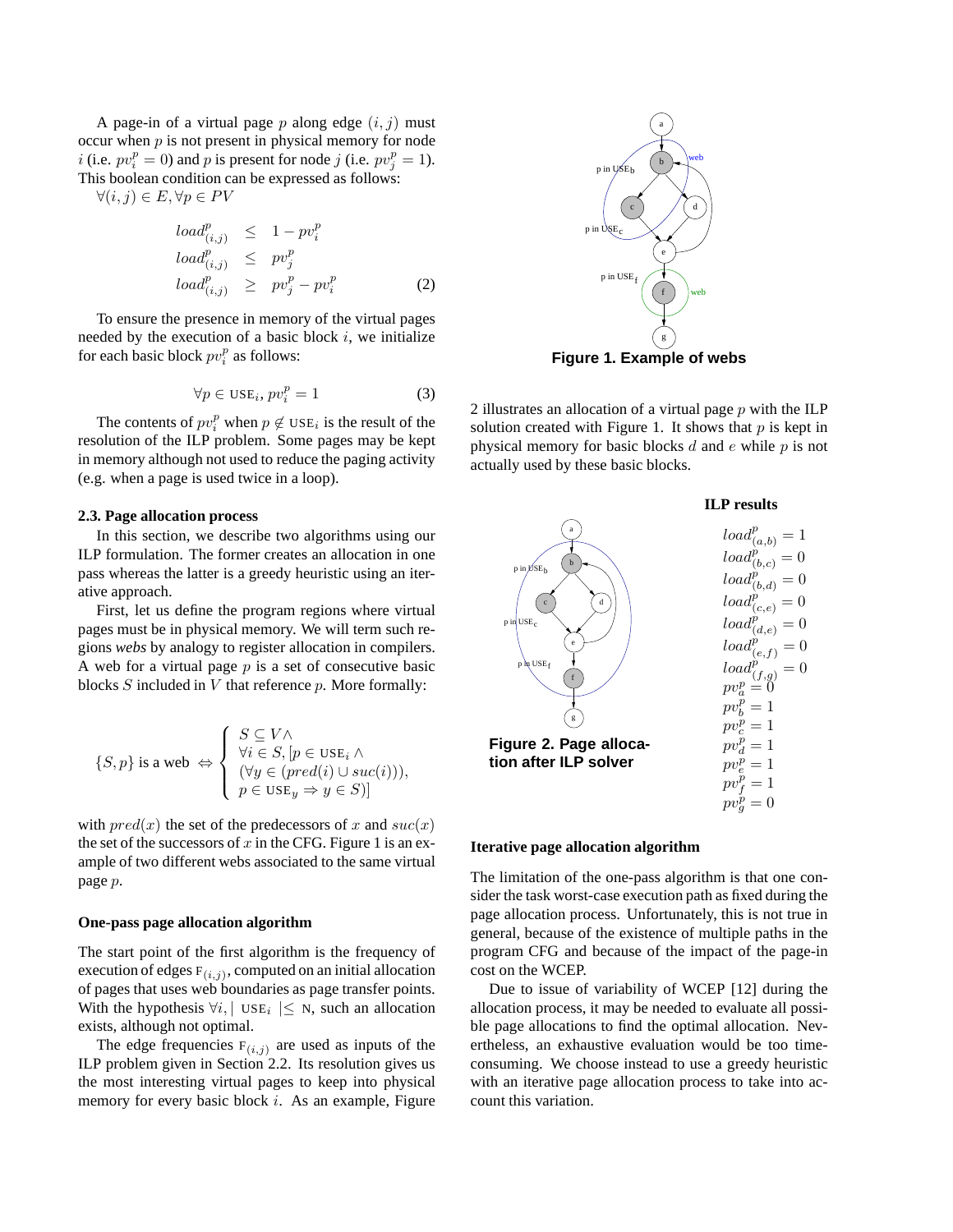The second algorithm iteratively applies the ILP formulation of Section 2.2. At each step, the program WCEP is re-evaluated. A set of webs is constructed with the consideration that all the virtual pages of the ILP solution (i.e. all the  $pv_i^p = 1$ ) must be present in memory. Webs are assigned weights according to their impact on the WCET:

$$
weight_w = \sum_{x \in w.S|w.p \in \text{USE}_x} \sum_{i \in pred(x)} \mathbf{F}_{i,x}
$$

Let  $w$  be the non-examined yet web, associated to page p, with the highest weight at a step k. Let i be a basic block of w. At step  $k+1$ , the ILP system is generated and solved, with  $pv_i^p$  not a variable anymore but now assigned to the result of the ILP system at step  $k$ . This iterative process is repeated until all variables  $pv_i^p$  are no longer variables in the ILP system.

#### **3. Experimental results**

We are interested in evaluating the worst-case timing behavior of programs. Estimation of WCETs is completed using static program analysis. We describe experimental conditions in Section 3.1 and experimental results are given in Section 3.2.

## **3.1. Experimental setup**

**WCET estimation.** Our experiments were conducted on MIPS R2000/R3000 binary code. The WCETs of tasks are computed by the Heptane<sup>1</sup> timing analyser  $[2]$ . The implicit path enumeration technique WCET computation method of Heptane provides the frequency of edges between basic blocks along the WCEP.

The low-level analysis phase (instruction caches, branch prediction. . . ) of Heptane is bypassed and a constant of 1 cycle execution time per instruction is considered. A page-in time of 1 million cycles is assumed and we use pages of 128 bytes; page size is small to stress the paging activity even on rather small benchmarks.

The ILP problem is solved by the commercial ILP solver CPLEX  $10.0<sup>2</sup>$  on an Intel Pentium 4 3.6 GHz with 2 GB of RAM.

**Benchmarks.** The experiments were conducted on six benchmarks, whose features are summarized in Table 1. All benchmarks but compress are benchmarks maintained by the Mälardalen WCET research (http://www.mrtc.mdh.se/projects/wcet/benchmarks.html). Compress is from the UTDSP Benchmark (http://www.eecg.toronto.edu/).

# **3.2. Results**

The main performance metric used is the number of page-ins along the worst-case execution path. Such a number is a direct output of the Heptane WCET estimation tool.

The comparison between our ILP approach and the graph coloring approach [7] are conducted first with the one-pass page allocation algorithm and then with the iterative approaches. The results are presented in Figure 3. The re-evaluation parameter of the WCEP is not strict linear like in [7] but stopped after 10 iterations. This choice is motivated by a need to reduce the execution time of the iterative process without loosing much precision. Indeed, we observed in preliminary experiments that the results of the strict linear and this re-evaluation frequencies are close to each other. This can be explained by the fact that the WCEP variations occur generally during the first page allocations.

The one-pass page allocation results of our ILP formulation is always better than (i.e. have a smaller number of page-ins) or identical to the coloring approach. The improvement is around 30%<sup>3</sup> on average and up to 90% in the best cases.

Similarly to the graph coloring approach, the results of the iterative approach are close to the one-pass page allocation (less than 2% of variation). We explain this by the fact that there is very little data dependent code in the benchmarks. A closer analysis of a larger and more varied set of benchmarks is still needed and is left for future work.

In term of execution time, we observe that the computation time of the solver take just few seconds for every benchmark. Thus, this approach gives an optimizing worst-case performance comparatively to our previous approach without increasing the computation time.

## **4. Conclusion and Future work**

In this paper, we have presented a new approach for the selection of page-in and page-out points to introduce a form of predictable paging in real-time systems.

The results shows a general improvement of 30% on average and up to 90% comparatively to our previous approach based on a graph coloring method. Moreover, this general improvement is not time consuming. In fact, on every benchmark, the computation time to solve the ILP problem was just a few seconds.

In contrast to the graph coloring approach, this formulation is dependent on the type of pages referenced and

<sup>&</sup>lt;sup>1</sup>Heptane is an open-source static WCET analysis tool available at *http://www.irisa.fr/aces/software/software.html*.

<sup>2</sup> ILOG CPLEX - High-performance software for mathematical programming and optimization: *http://www.ilog.com/products/cplex/.*

<sup>&</sup>lt;sup>3</sup>This average is made with the average of each benchmark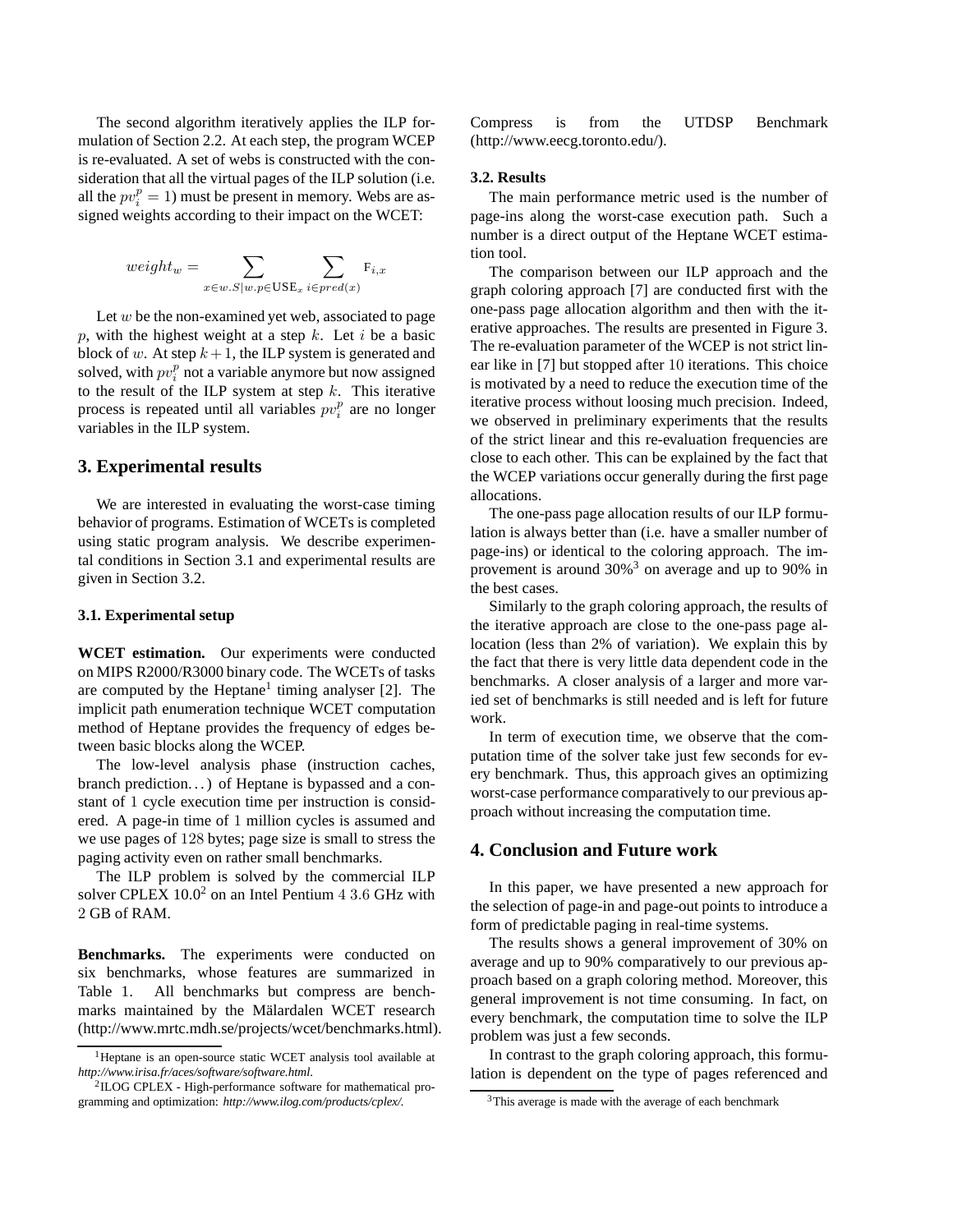| Name         | Description                                                            | Code size |
|--------------|------------------------------------------------------------------------|-----------|
|              |                                                                        | (bytes)   |
| compress     | Compression of a 128 x 128 pixel image using discrete cosine transform | 3056      |
| matmult      | Multiplication of two 50x50 integer matrices                           | 804       |
| $_{\rm crc}$ | CRC (Cyclic Redundancy Check)                                          | 1232      |
| ifdctint     | integer implementation of the forward DCT (Discrete Cosine Transform)  | 3604      |
| qurt         | the root computation of a quadratic equation                           | 1748      |
| fft          | <b>Fast Fourier Transform</b>                                          | 3520      |

**Table 1. Benchmark characteristics**



**Figure 3. Comparison between ILP and coloring approach**